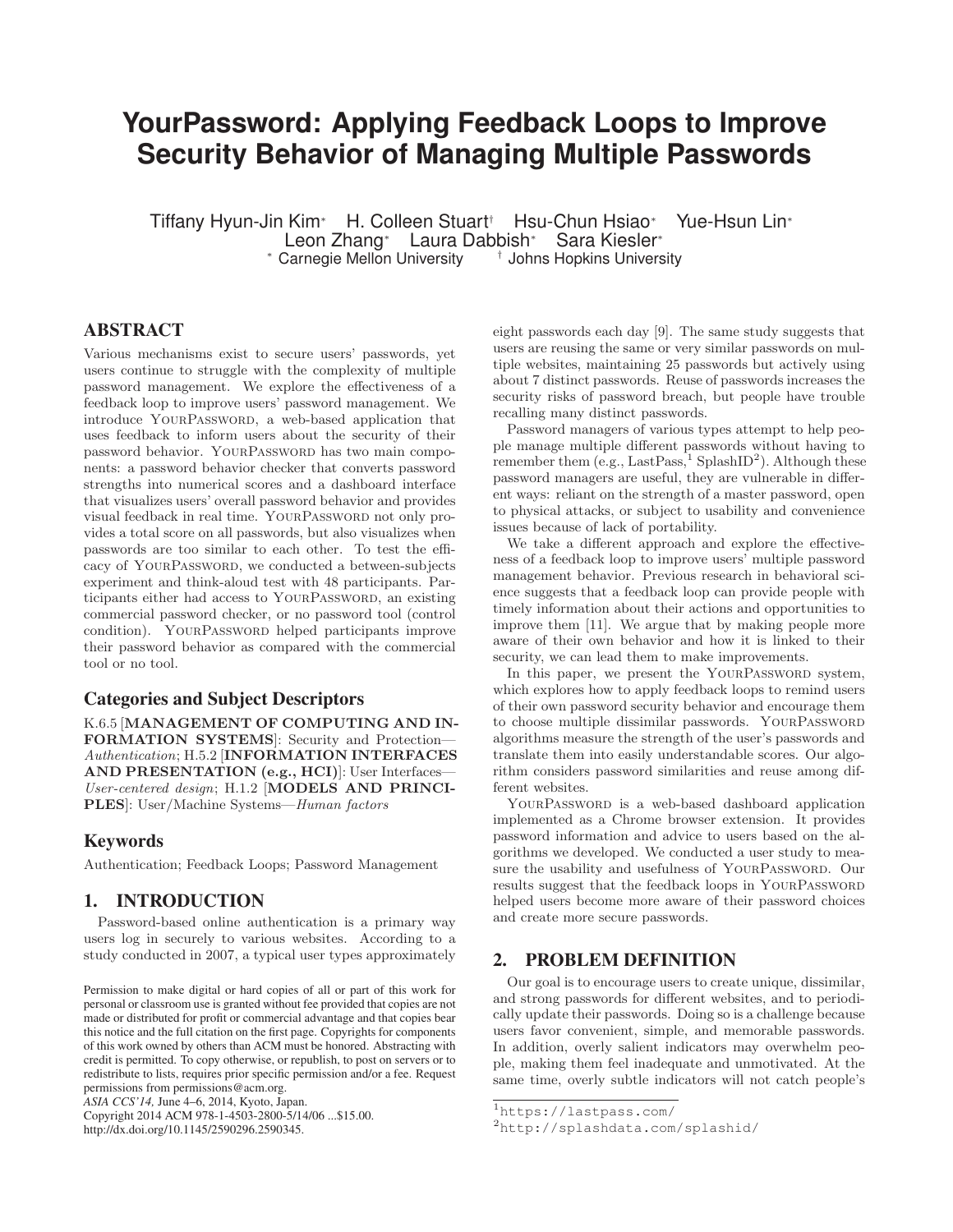attention. We provide a feedback loop that gives people information about the effectiveness of their own password choices in a way that will encourage them to exert more care over their password management behavior.

Assumptions. We assume that we can gather relevant password information for all the user's websites and analyze the user's passwords in real time. We also assume that the gathered passwords are securely stored on the user's local machine and that our application does not leak stored passwords. In Sections 4.2 and 6, we discuss an alternative approach to relax our assumptions.

Desired properties. The following usability and performance properties are desired for an effective password behavior indicator: easy to use and intuitive, motivating (to choose stronger and more unique passwords), timely (catching the password information in real time), and accurate.

Adversary model. Attackers may attempt to guess as many passwords as possible to gain access to users' sensitive information. Accessing one password may provide exponential benefits to the attacker if that password is reused on multiple websites.

## **3. PASSWORD BEHAVIOR CHECKER**

We designed a password scoring mechanism that considers a multitude of parameters to evaluate a password's security level. Unlike existing mechanisms [4, 5, 7, 13, 14, 23, 24], our mechanism adjusts the score based on the similarity to all the passwords of a user and the corresponding website's sensitivity level: we apply stricter rules for those passwords for highly sensitive websites (e.g., bank, email) compared to the passwords for moderately sensitive websites (e.g., forum, classifieds).

Our password behavior checker is composed of 5 modules:

- Individual password strength: This module checks if the password has a certain number of characters (e.g., minimum 8 characters for sensitive websites), contains dictionary words or common passwords,<sup>3</sup> contains uppercase characters, contains special characters, and is composed of unique characters.
- Password reuse: This module checks if the same password is reused on multiple websites.
- Website sensitivity: This module checks if the same password is reused on multiple websites with different sensitivity levels.
- Password encryption: This module checks if the password is transmitted without encryption.
- Password similarity: This module calculates how similar a user's password is to his/her other passwords.

For each site  $u$ , we denote  $pw_u$ , the password for  $u$ , and  $\ell_u$ , the sensitivity level of u. Our password behavior checker (PBC) computes a score  $S_u$  for this site given  $pw_u$  and  $\ell_u$ as well as the passwords and sensitivity levels of other sites. Specifically,  $S_u = PBC(pw_u, \ell_u, \{pw_i, \ell_i | \forall i \neq u\})$ .  $S_u$  is the combination of the normalized scores from all 5 modules, and this score can be potentially updated whenever the user enters any password (since our algorithm considers similarities of all of his/her passwords). For most modules (except password similarity), website's sensitivity levels affect the



#### Figure 1: YourPassword dashboard.

generosity of the password scores as follows:

$$
S_i \leq S_j \quad \forall \ell_i > \ell_j, pw_i = pw_j.
$$

That is, if two sites have the same password but different sensitivity levels, the more sensitive site has a lower score.

Determining websites' sensitivity levels is a non-trivial task due to differences in individuals: a website that Alice considers to be sensitive may not be sensitive to Bob. On the other hand, any websites that are vulnerable to security and privacy breaches should be labeled as sensitive. Hence, YourPassword provides a default list of sensitive websites, such as financial corporations that are prone to phishing attacks.<sup>4</sup> Furthermore, YourPassword enables a user to update the list to include websites that (s)he considers to be sensitive.

The password behavior checker multiplies the fractional scores from the above five modules and outputs two scores: (1) a normalized score (0-100) for a recently entered password and (2) an average score for all of a user's passwords.

#### **4. USER INTERFACE**

The YourPassword interface visualizes a user's overall password behavior for all websites along with strength and uniqueness scores for each website's password.

#### **4.1 YourPassword Description**

YOURPASSWORD is a browser dashboard that displays:

- An overall score for a user's passwords based on their relative strength,
- Websites that share the same passwords,
- $\bullet\,$  Visual groupings of websites with similar passwords,
- An individual score for each password based on its strength,
- A visual hierarchy, such that website groups with high scores are shown at top of the screen,
- A "Help me improve" button that displays multiple pieces of information to help users improve their password scores and security.

Figure 1 illustrates the YourPassword interface. The main display chart visualizes the user's overall password behavior. The scoring feedback is designed to range from 0 to 100 to make it easy for users to understand. To reinforce differences, we apply colors to differentiate score groupings (e.g., scores from  $0 - 39$ ,  $40 - 69$ ,  $70 - 100$  are in red, orange, and green, respectively).

<sup>&</sup>lt;sup>3</sup>For our prototype, we used the top 100 Adobe passwords that were recently exposed in November 2013.

<sup>4</sup>http://docs.apwg.org/reports/APWG\_

GlobalPhishingSurvey\_2H2011.pdf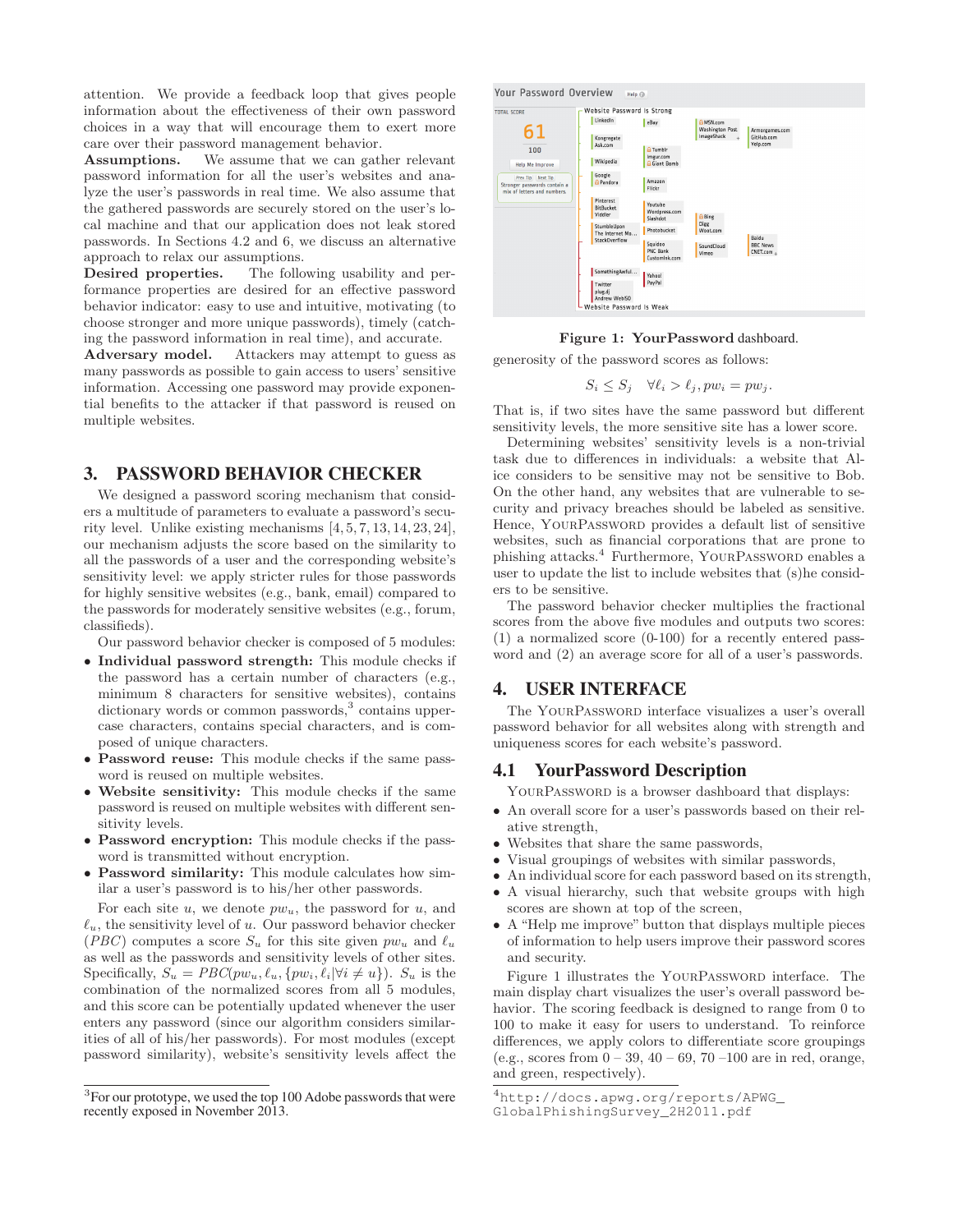

Figure 2: Individual node in the dashboard. When a user hovers over a node, the dashboard grays out the background and emphasizes the node, displaying the password's score along with links to other nodes with similar passwords.

Websites that share the same password are grouped together and displayed in the same node. In Figure 1, the user has a unique password for LinkedIn but shares the same password for Google and Pandora. (A node marked with the "+" sign indicates that a password is shared on more than 3 websites.) Sensitive websites are represented with a lock icon.

We apply the same coloring scheme to individual nodes to help users understand the relationship between the groups of websites and their password strengths. We also display an individual score for each password. When the user hovers over a node, it grays out the background and emphasizes the node, and the score for the password is displayed on the left side of the node. YOURPASSWORD also draws links to other nodes with similar passwords when a user hovers over a node (Figure 2). The "Help" button on top of the dashboard toggles the visibility of the tool tips (Figure 3).

The advice for improvement includes suggestions to update a specific website's password and reminders to update passwords regularly. The advice is dynamically updated as users enter their passwords, reducing potential habituation.

#### **4.2 Implementation**

We implemented YOURPASSWORD as a Google Chrome browser extension. The extension consists of three main modules – password extractor (PE), score generator (SG), and password database (PD).

Tracking is automatically accomplished by the PE module that monitors a user's login activities. After the installation, the PE module records the user's passwords at login pages by parsing the HTML source in the background and looking for the input field of a password type. When the user clicks the login button, the  $PE$  module captures the information  $T$  $=\{pwd, fn, d\}$ , which includes the entered password  $(pwd)$ , the password field name  $(\textit{fn})$ , and the visited domain address  $(d)$ , and then waits for a submission callback. Users may choose Chrome's incognito mode if they do not desire PE to track the credentials of particular websites.

The login information  $T$  is first saved at a temporary database, until a redirect page is loaded. If the redirect page has a password input field, we assume a login failure and delete the entry from the temporary database. Other-



Figure 3: Help button. When a user clicks the "Help" button, tool tips for each section are displayed to help users understand the dashboard and interpret their current password behavior.

wise, we assume a successful login and load the temporary database into memory. When the login is successful, T is sent to the SG module using the Chrome extension API call chrome.extension.sendRequest. The SG module then calculates the score based on the currently entered password and all the previously stored passwords. To ensure privacy and secrecy of the passwords, the PD module encrypts and stores in the user's local machine the passwords in cleartext, total scores, individual module scores, T, and the website address.

Limitations. Some websites may prevent YourPassword from capturing passwords, for example by enabling javascripts. One possible solution is to ask users to manually enter passwords and their corresponding websites to YOURPASSWORD. Doing so would reduce the usability and convenience of appliance.

#### **5. EVALUATION**

We conducted a user study to evaluate whether Your-Password improves users' password behavior.

#### **5.1 Method**

The study was a between-subjects experiment in which participants played the role of a twin sibling, Robin, who suspects that eight personal accounts are potentially compromised by hackers. We gave the participant Robin's accounts and their corresponding passwords (Table 1). We asked the participant to improve the security of Robin's passwords. Two sets of passwords were similar to each other, and we reused the same password for two accounts. Six passwords, slightly modified, were among the most common in  $2012$ .<sup>5</sup> Two were strings of random characters. We explained that hackers may steal private and sensitive information, including personal emails, private photos, private purchase history, personal medical history, as well as bank, credit card, and financial investment information. We emphasized that all Robin's accounts are equally important and sensitive, and have the same level of security risk.

The experiment had three conditions:

1. Control condition (CC): Participants were asked to up-

 $5$ http://www.cnn.com/2012/10/25/tech/web/ worst-passwords-2012/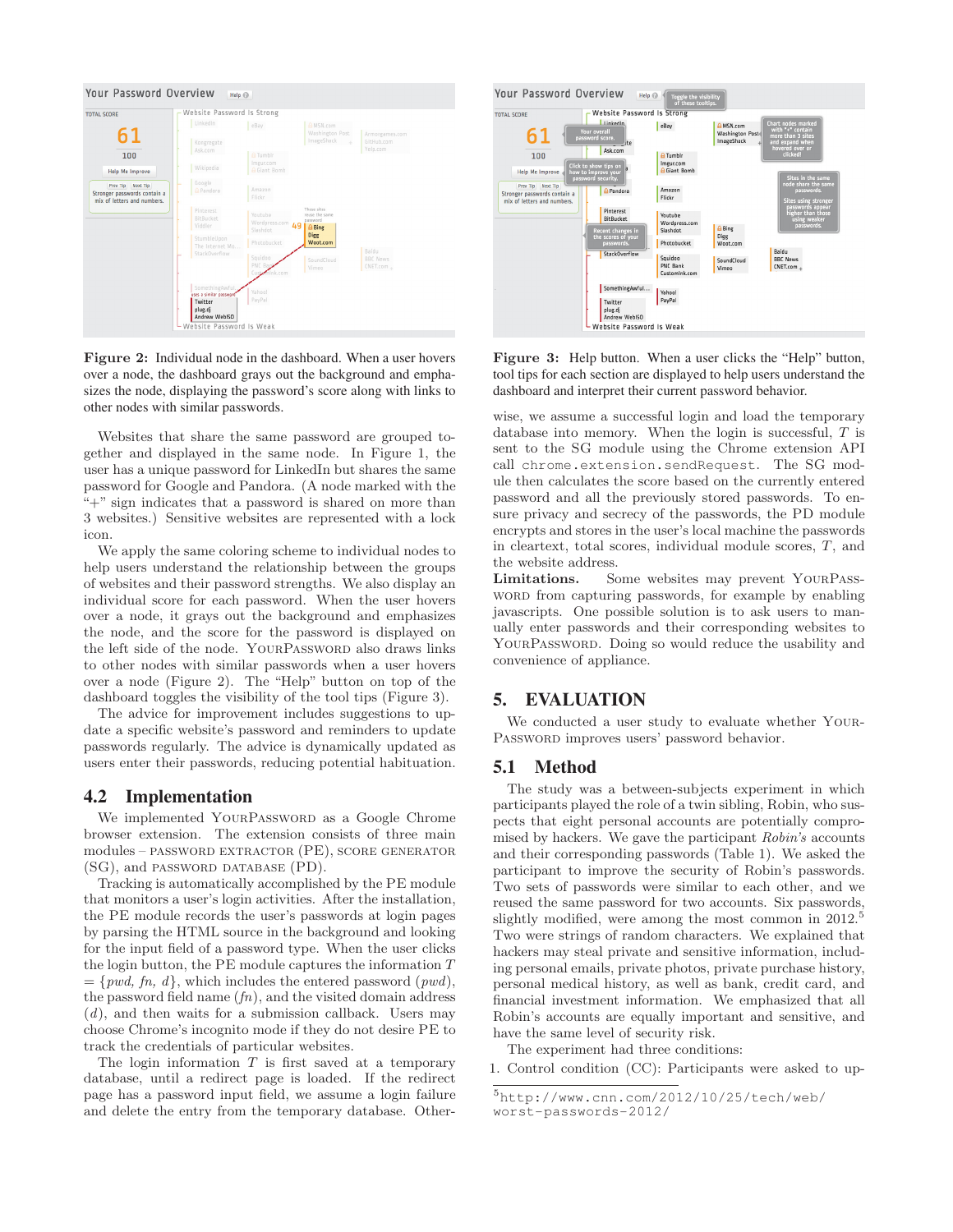Table 1: A list of accounts and passwords for the experiment. We had two sets of passwords that were similar to each other, and the same password for two accounts.

| Service               | Password      | Similar        | Same |
|-----------------------|---------------|----------------|------|
| Amazon                | !iloveyou     | Œ              |      |
| American Express      | Abcd123       | $^{\circledR}$ |      |
| Bank of Oklahoma      | passw0rd      |                |      |
| Etrade                | eswr@UlayP    |                |      |
| Facebook              | passw0rd      |                |      |
| Gmail                 | @w43df2rxTL6^ |                |      |
| MyChart@Johns Hopkins | abcd123       | $\circled{2}$  |      |
| PayPal                | iloveyou!     | Œ.             |      |

date Robin's passwords. They were given no hints about the original or updated password strengths.

- 2. Microsoft password checker condition (MC): Microsoft's application allows users to check the strength of a password.<sup>6</sup> Participants in MC were asked to suggest new password(s), check each of them using Microsoft's password checker, and record the final passwords when they were happy with their strengths. They were allowed to try passwords multiple times until they were satisfied.
- 3. YourPassword condition (YC): Participants were asked to use YOURPASSWORD. After seeing the overall security of Robin's current passwords from the YourPassword application, they were asked to suggest new password $(s)$ , check each of them using YOURPASSWORD, and record the final passwords when they were satisfied. As in MC, they could repeat multiple times.

We hypothesized that participants in the YOURPASSWORD condition (YC) would suggest more password changes, stronger passwords, and more unique passwords.

#### **5.2 Sample**

We recruited 48 participants from Carnegie Mellon University's participant pool service. We also recruited local residents and students. We randomly assigned participants to each of the three conditions. Participants included 26 men and 22 women, ranging in age from 18 to 46 years old. Thirty-five were students, and of these students, 27 were majoring in engineering or computer science.

#### **5.3 Procedure**

A pretest asked participants if they had accounts with the websites listed in Table 1, if they thought it would be important to protect their personal data, how many unique passwords they currently had, and what strategy they used to remember their passwords. Participants were then randomly assigned to a condition and asked to follow the instructions described above. They were asked to think aloud and explain which password(s) they would update and their reason(s) for doing so. After the participants had reported their final password selections, they were asked to recall their final passwords for all eight accounts, including the passwords they did not suggest changing. We also asked participants whether they applied a policy to secure Robin's accounts, and what strategy they would use to remember the passwords they observed or created during the study.

#### **5.4 General Observations**

We observed that participants had fundamental security knowledge to create secure passwords individually. For ex-

<sup>6</sup>https://www.microsoft.com/security/

pc-security/password-checker.aspx

ample, all participants followed their own password policies to create a new password and proposed to update passwords that did not include a number, an uppercase character, or a symbol. However, without proper feedback, all participants in CC and MC conditions reused the same password on multiple websites, whereas all participants in YC proposed distinct passwords during our experiment.

Some participants in CC and MC conditions reused the same or similar passwords for services that are linked for usage. For example, two participants, one in CC and one in MC, reused the same or similar passwords for those services dealing with banking or credit card information (i.e., Amazon, American Express, Bank of Oklahoma, and PayPal). Also, one participant in MC mentioned that she would reuse the same password for Amazon, Facebook, and Gmail, since she logs into these services using the same email address.

Some participants did not trust the strength measurement using Microsoft's password checker, because they believed that their password policies would generate secure passwords. An interesting observation was that a number of participants used the initials of the services to create new passwords for memorability: not only these participants generated passwords that are meaningful to them but also linked with the services to tie individual passwords to the corresponding services.

Participants in YC immediately started to update the same or similar passwords after examining the feedback interface. On average, participants made 1.8 attempts ( $\sigma =$  $(0.71, \text{max} = 9)$  to update the passwords for the accounts they wished to update. All participants tried hard to increase both individual password scores and overall score. However, they gave up after multiple attempts if the scores did not increase significantly.

#### **5.5 Results**

The results of an ANOVA test support the hypothesis that the feedback-based YOURPASSWORD interface (YC) improved participants' password behavior as compared with response to the commercial individual password checker (MC) or getting no feedback (CC). There were no effects of participants' education level, major field of study, occupation, age, or gender.

As shown in Table 2, participants' overall security level, use of unique passwords, and dissimilar passwords were significantly higher when they used the YOURPASSWORD application. The CC and MC conditions did not differ.

During the post-test, we measured how many final passwords participants could remember correctly. Memorability is an important issue because users may avoid passwords that are difficult to recall. We did not find statistically significant differences in the number of final passwords that participants remembered in different conditions. We also gave a 5-point Likert scale question to measure how useful participants found the application. Participants found both YourPassword and the commercial password checker somewhat useful but their usefulness scores were not significantly different. For the YC condition, we also asked how useful each feature in YOURPASSWORD was to the participants. On average, participants using Your-Password found the following features at least somewhat helpful: the total score ( $\mu = 3.75, \sigma = .88$ ), individual score ( $\mu = 4.58, \sigma = .56$ ), passwords similarity indicators  $(\mu = 4.19, \sigma = .56)$ , grouping of the reused passwords  $(\mu = 100)$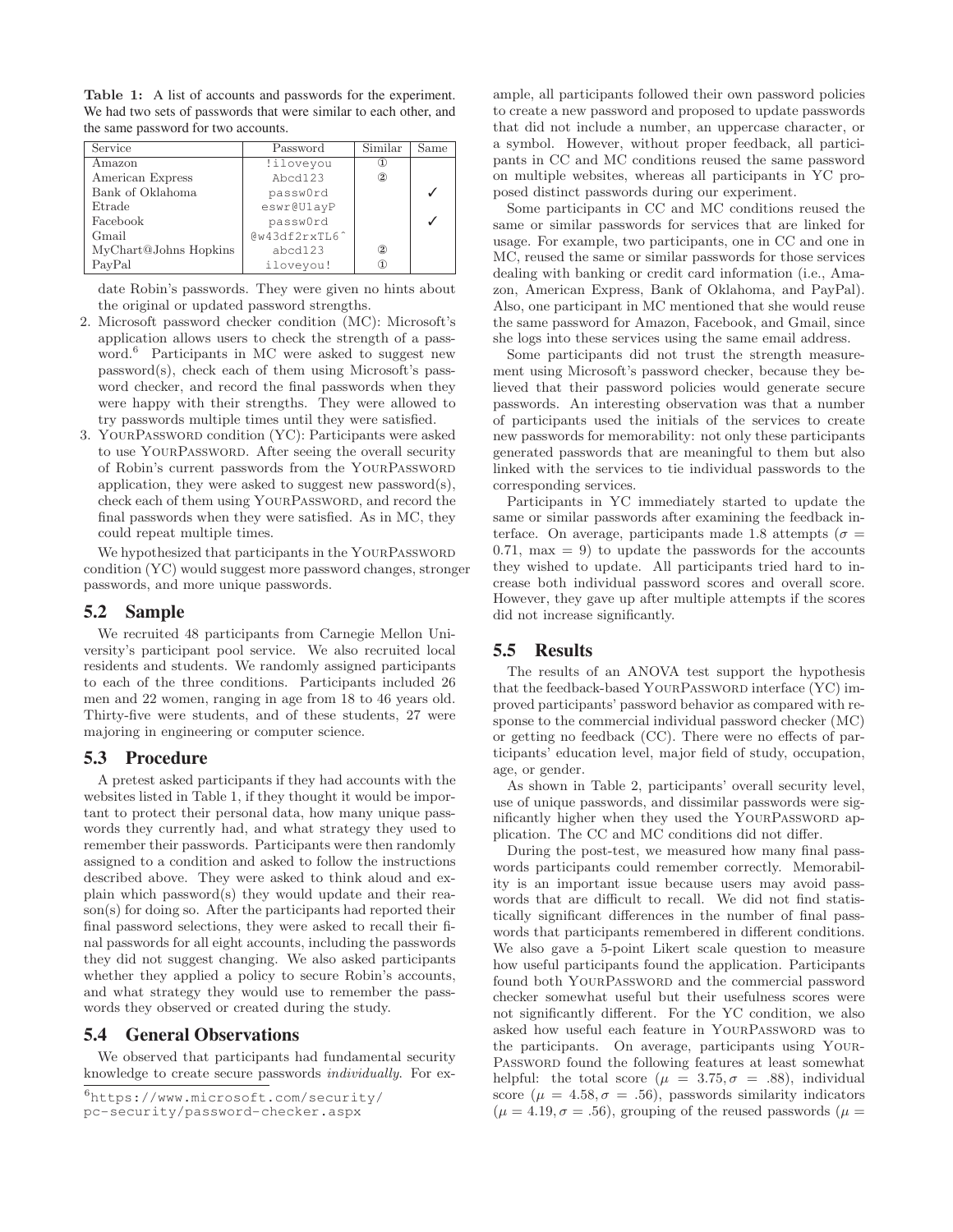Table 2: Summary of ANOVA test results for overall security, password uniqueness, similarity, memorability, usefulness, and likeliness to use to analyze the efficacy of YourPassword (YC) compared to individual password checker (MC) and no feedback (CC) ( $N = 48$ ). The higher mean that is statistically significant from the others is highlighted in bold.

|                                                                                  | Overall           |                    | Uniqueness     |                    | Similarity     |                    | Memorability      |                    | Usefulness      |          | Likeliness        |          |
|----------------------------------------------------------------------------------|-------------------|--------------------|----------------|--------------------|----------------|--------------------|-------------------|--------------------|-----------------|----------|-------------------|----------|
|                                                                                  | min: 0, max: 100  |                    | min: 0, max: 8 |                    | min: 0. max: 1 |                    | min: 0, max: 8    |                    | min:1. max:5    |          | min:1, max:5      |          |
|                                                                                  |                   | $\sigma_{\bar{Y}}$ |                | $\sigma_{\bar{X}}$ |                | $\sigma_{\bar{X}}$ |                   | $\sigma_{\bar{X}}$ |                 | $\sigma$ |                   | $\sigma$ |
| YС                                                                               | 77.83             | 1.75               | 8.00           | .00                | .97            | .01                | 2.44              | .70                | 4.28            | .63      | 4.31              | .66      |
| MC                                                                               | 44.38             | 6.96               | 6.71           | .49                | .73            | .06                | 4.06              | .68                | 3.97            | 1.11     | 3.00              | 1.31     |
| $_{\rm CC}$                                                                      | 44.46             | 8.54               | 5.60           | .68                | .71            | .08                | 2.93              | .71                |                 |          |                   |          |
| Results                                                                          | $F(2, 45) = 9.17$ |                    |                | $F(2, 45) = 6.18$  |                | $F(2, 45) = 5.74$  | $F(2, 45) = 1.48$ |                    | $F(1,31) = .96$ |          | $F(1,31) = 12.97$ |          |
|                                                                                  | p < .0005         |                    |                | $p=.004$           |                | $p=.006$           | $p=.239$          |                    | $p=.34$         |          | $p=.001$          |          |
| $\mu$ : mean, $\sigma_{\bar{X}}$ : standard error, $\sigma$ : standard deviation |                   |                    |                |                    |                |                    |                   |                    |                 |          |                   |          |

 $4.59, \sigma = .91$ , and placing passwords along the y-axis based on their scores ( $\mu = 4.59, \sigma = .37$ ). Finally we asked participants in the MC and YC studies how likely it was that they would use the application to analyze their own password behavior. Participants were statistically significantly more likely to use YourPassword compared with the commercial password checker.

At the end of the study, we asked participants to share their strategies for remembering complex passwords. They mentioned writing passwords on paper, and sending themselves emails or text messages with passwords or password hints. Twenty participants said that they enable their browsers to remember their passwords. Just a few participants said that they would avoid storing their passwords for sensitive websites, such as banks or credit cards.

Our evaluation suggests that participants had sufficient security knowledge to create secure passwords individually. All participants followed their own password policies to create a new password. Several participants used the initials of the services to create new passwords for memorability. Participants also proposed updating passwords that did not include a number, an uppercase character, or a symbol. However, without feedback, all participants in the CC and MC conditions reused the same password on multiple websites, whereas all participants in YC proposed distinct passwords during our experiment. Because YOURPASSWORD suggests that users avoid reusing passwords, and our participants just did that, this feature may be especially valuable.

#### **6. DISCUSSION**

Regardless of its usability, any password manager must itself be safe. As is true of other password managers, Your-PASSWORD's current implementation stores encrypted passwords in a database so that YOURPASSWORD can accurately measure the similarity between a new password and old passwords. Unlike commercial password managers that ask users to generate a master encryption key, YOURPASSWORD's encryption key is a randomly generated string that is difficult for an attacker to break, and the user does not need to remember the key. Thus, the current implementation of YourPassword provides a better level of security compared with other password managers in the sense that the passwords are protected using a full-length random secret key that is hard to break even if the encrypted passwords are leaked. YOURPASSWORD can further increase the level of protection by storing the encryption key in sealed storage using the trusted computing technology. However, neither password managers nor YourPassword can defend against a strong adversary capable of stealing the encryption key.

We might further minimize the attack surface of Your-PASSWORD by storing the hashes of the passwords instead of storing the encrypted passwords. We can use two types of hash functions: a cryptographic hash function (e.g., SHA256) for exact matching, and a Locality Sensitive Hashing (LSH) function for fuzzy matching. Exact matching is needed to detect password reuse, whereas fuzzy matching is needed to evaluate the similarity between passwords. We can obtain an estimate of the distance between two passwords by using multiple LSH hashes with different threshold values. Since LSH is probabilistic, this modified version of YourPassword would eliminate the risk of master key leakage at the cost of the accuracy of a score. However, in contrast to cryptographic hash algorithms, LSH algorithms may suffer from preimage attacks – the attacker recovers the input from the hash value in short time (e.g., much fewer than  $2^L$  attempts, where  $L$  is the hash length) – due to the additional distance information leaked to the attacker. We leave it as future work to formally investigate the trade-offs between security and score accuracy.

#### **7. RELATED WORK**

Feedback loops. Websites provide password strength meters to provide real-time feedback on the strength of a password as a user types. Such meters encourage users to create longer passwords [8, 20]. YourPassword is different from this previous work in two aspects: YourPassword visualizes the relationship among all the user's passwords and provides feedback on the use of similar passwords.

Password vulnerabilities. Compromising less sensitive sites in order to attack sites with high security has been observed in websites using email addresses as user identifiers [3]. Several researchers have analyzed the actual deployment of such an attack [15,21], and many schemes have been developed to evaluate password strength based on attack resistance [4–7, 14, 23, 24]. A recent study revealed that long passwords with no other restrictions provide resistance to guessing attacks, and that the dictionary check relies heavily on the choice of dictionary [13]. We designed our password strength checking algorithms to incorporate findings from these previous studies.

Human factors for password mechanism. Adams and Sasse emphasized the importance of considering human factors when designing security mechanisms, including passwords [1]. They noted the importance of making system security visible to users, such as providing feedback during password construction process. Users experience difficulties in creating and remembering attack-resistant passwords under strict policies [12, 16–19, 22]. Rather than aiming to replace passwords, our goal is to help users become aware of their password behavior based on feedback loops and encourage them to improve their password behavior.

Prior studies indicate that the majority of users reuse